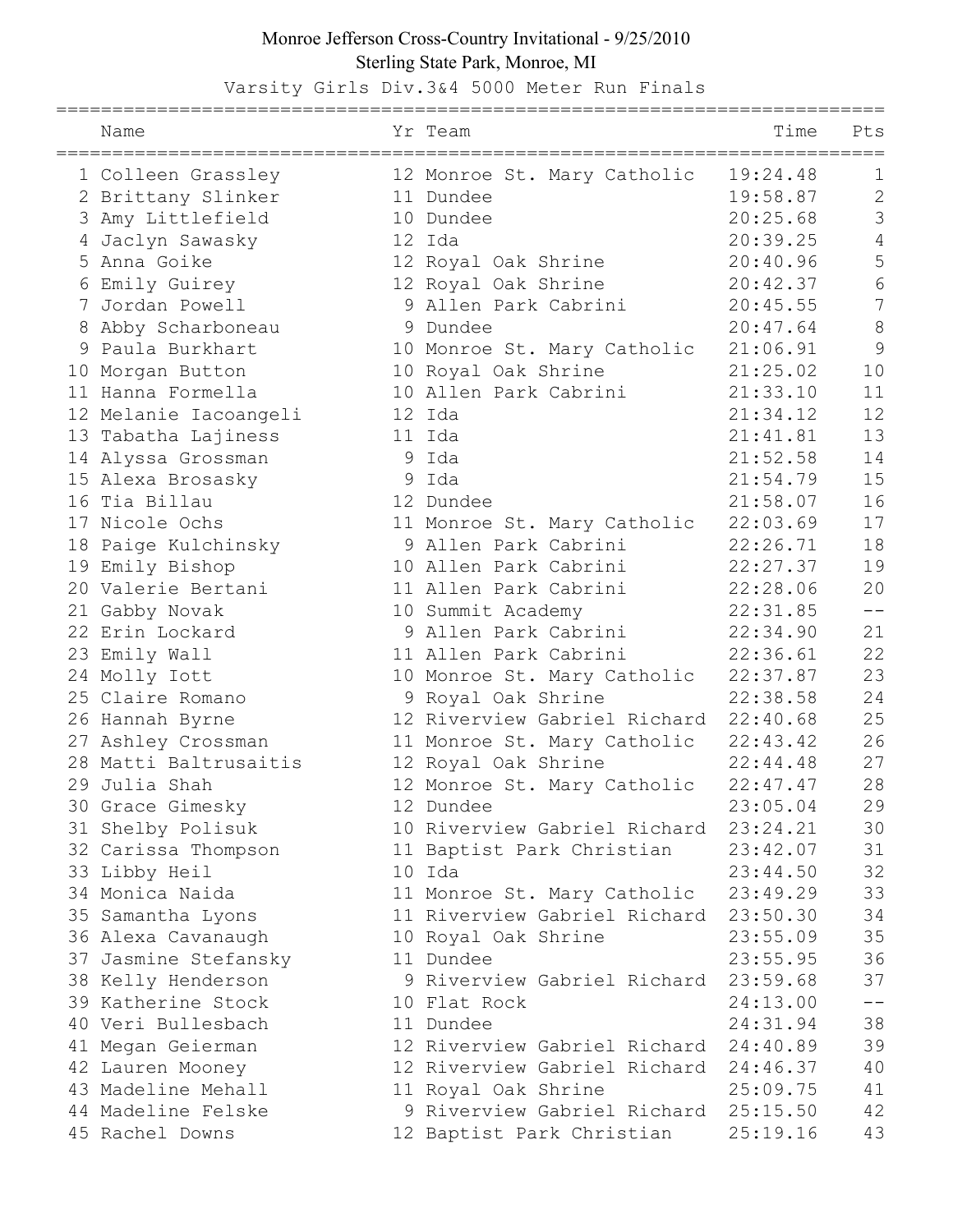## Monroe Jefferson Cross-Country Invitational - 9/25/2010 Sterling State Park, Monroe, MI

| 46 Teresa Howes<br>47 Tarah Jones<br>48 Laura Cole<br>49 Rachel Karacson<br>56 Raquel Vileo<br>57 Gabby Culp | 50 Melody Wesseling<br>51 Madisson Baron-Galbavi<br>52 Elizabeth Burroughs<br>53 Brittany Williams<br>54 Caitlin Nicholson<br>55 Samantha Cardamone<br>Varsity Girls Div.3&4 5000 Meter Run Team Scores |     | 11 Flat Rock<br>11 Baptist Park Christian<br>9 Summit Academy<br>11 Baptist Park Christian<br>10 Baptist Park Christian<br>11 Monroe Meadow Montessori<br>11 Monroe Meadow Montessori<br>10 Baptist Park Christian<br>12 Summit Academy<br>11 Flat Rock<br>10 Baptist Park Christian<br>10 Baptist Park Christian |                             |                                                                         |    |    | 26:34.75<br>27:08.79<br>27:18.90<br>27:35.43<br>27:38.03<br>27:47.83<br>27:51.77<br>29:09.69<br>29:22.69<br>30:30.59<br>30:39.39<br>31:24.37 | 44<br>$- -$<br>45<br>46<br>$\equiv$ $\equiv$<br>47<br>$- -$<br>48<br>$ -$ |     |
|--------------------------------------------------------------------------------------------------------------|---------------------------------------------------------------------------------------------------------------------------------------------------------------------------------------------------------|-----|-------------------------------------------------------------------------------------------------------------------------------------------------------------------------------------------------------------------------------------------------------------------------------------------------------------------|-----------------------------|-------------------------------------------------------------------------|----|----|----------------------------------------------------------------------------------------------------------------------------------------------|---------------------------------------------------------------------------|-----|
| Team                                                                                                         |                                                                                                                                                                                                         | Pts |                                                                                                                                                                                                                                                                                                                   | 1                           | 2                                                                       | 3  | 4  | 5                                                                                                                                            | (6)                                                                       | (7) |
| 1 Ida<br>$\overline{4}$<br>12<br>13<br>14<br>15                                                              | Jaclyn Sawasky<br>Melanie Iacoangeli<br>Tabatha Lajiness<br>Alyssa Grossman<br>Alexa Brosasky                                                                                                           | 58  |                                                                                                                                                                                                                                                                                                                   | $4\overline{4}$<br>21:41.81 | 12<br>20:39.25<br>21:34.12<br>21:52.58<br>21:54.79                      | 13 | 14 | 15                                                                                                                                           | 32                                                                        |     |
| 2 Dundee<br>$\mathbf{2}$<br>3<br>8<br>16<br>29                                                               | Total Time: $1:47:43$<br>Brittany Slinker<br>Amy Littlefield<br>Abby Scharboneau<br>Tia Billau<br>Grace Gimesky                                                                                         | 58  |                                                                                                                                                                                                                                                                                                                   | $\mathbf{2}$<br>20:25.68    | Average: 21:32.51<br>3<br>19:58.87<br>20:47.64<br>21:58.07<br>23:05.04  | 8  | 16 | 29                                                                                                                                           | $1-5$ Split: 1:16<br>36                                                   | 38  |
| 5<br>6<br>10<br>24<br>27                                                                                     | Total Time: 1:46:15<br>3 Royal Oak Shrine<br>Anna Goike<br>Emily Guirey<br>Morgan Button<br>Claire Romano<br>Matti Baltrusaitis                                                                         | 72  |                                                                                                                                                                                                                                                                                                                   | 5 <sub>5</sub><br>22:38.58  | Average: 21:15.06<br>6<br>20:40.96<br>20:42.37<br>21:25.02<br>22:44.48  | 10 | 24 | 27                                                                                                                                           | 1-5 Split: 3:06<br>35                                                     | 41  |
| 7<br>11<br>18<br>19<br>20                                                                                    | Total Time: 1:48:11<br>4 Allen Park Cabrini<br>Jordan Powell<br>Hanna Formella<br>Paige Kulchinsky<br>Emily Bishop<br>Valerie Bertani                                                                   | 75  |                                                                                                                                                                                                                                                                                                                   | 7<br>22:26.71               | Average: 21:38.29<br>11<br>20:45.55<br>21:33.10<br>22:27.37<br>22:28.06 | 18 | 19 | 20                                                                                                                                           | $1-5$ Split: 2:04<br>21                                                   | 22  |
| $\mathbf 1$<br>9<br>17<br>23                                                                                 | Total Time: 1:49:41<br>5 Monroe St. Mary Catholic<br>Colleen Grassley<br>Paula Burkhart<br>Nicole Ochs<br>Molly Iott                                                                                    | 76  |                                                                                                                                                                                                                                                                                                                   | 1<br>19:24.48<br>21:06.91   | Average: 21:56.16<br>9<br>22:03.69<br>22:37.87                          | 17 | 23 | 26                                                                                                                                           | $1-5$ Split: 1:43<br>28                                                   | 33  |